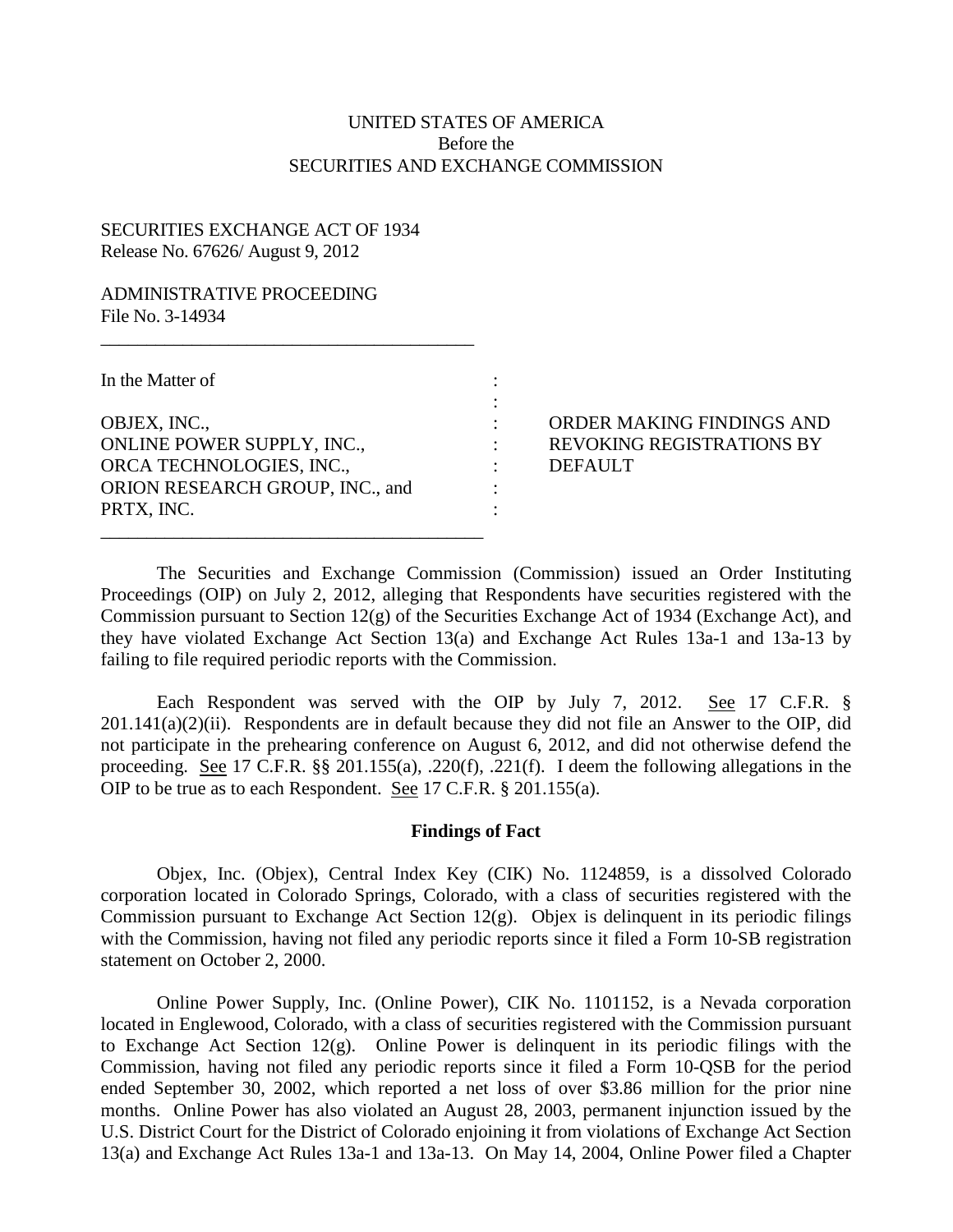11 petition in the U.S. Bankruptcy Court for the District of Colorado, which was converted to Chapter 7 and was terminated on May 23, 2011. As of July 2, 2012, the company's stock (ticker symbol "OPWR") was traded on the over-the-counter markets.

Orca Technologies, Inc. (Orca Technologies), CIK No. 1004932, is an expired Utah corporation located in Bothell, Washington, with a class of securities registered with the Commission pursuant to Exchange Act Section 12(g). Orca Technologies is delinquent in its periodic filings with the Commission, having not filed any periodic reports since it filed a Form 10- QSB for the period ended September 31, 1999, which reported a net loss of over \$5 million for the prior nine months.

Orion Research Group, Inc. (Orion Research), CIK No. 1093429, is a permanently revoked Nevada corporation located in Minden, Nevada, with a class of securities registered with the Commission pursuant to Exchange Act Section 12(g). Orion Research is delinquent in its periodic filings with the Commission, having not filed any periodic reports since it filed a Form 10-QSB for the period ended March 31, 2000, which reported a net loss of \$2,666 for the year ended December 31, 1999.

PRTX, Inc. (PRTX), CIK No. 1410516, is a void Delaware corporation located in Kirkland, Washington, with a class of securities registered with the Commission pursuant to Exchange Act Section  $12(g)$ . PRTX is delinquent in its periodic filings with the Commission, having not filed any periodic reports since it filed a Form 10-Q for the period ended March 31, 2008, which reported a net loss of \$25,100 since the company's April 27, 2007, inception.

#### **Conclusions of Law**

Each Respondent has failed to comply with Exchange Act Section 13(a) and the Exchange Act Rules 13a-1 and 13a-13, which require issuers of securities registered with the Commission pursuant to Exchange Act Section 12 to file current and accurate information in periodic reports, even if the registration is voluntary under Section 12(g). Specifically, Rule 13a-1 requires all issuers to file annual reports, and Rule 13a-13 requires domestic issuers to file quarterly reports. 17 C.F.R. §§ 240.13a-1, .13a-13.

Section 12(j) of the Exchange Act authorizes the Commission, where it is necessary or appropriate for the protection of investors, to revoke the registration of a security where the issuer of a security has failed to comply with a provision of the Exchange Act or the rules thereunder. I conclude on these facts that revocation of the registration of each class of the registered securities of Objex, Online Power, Orca Technologies, Orion Research, and PRTX is both necessary and appropriate for the protection of investors.